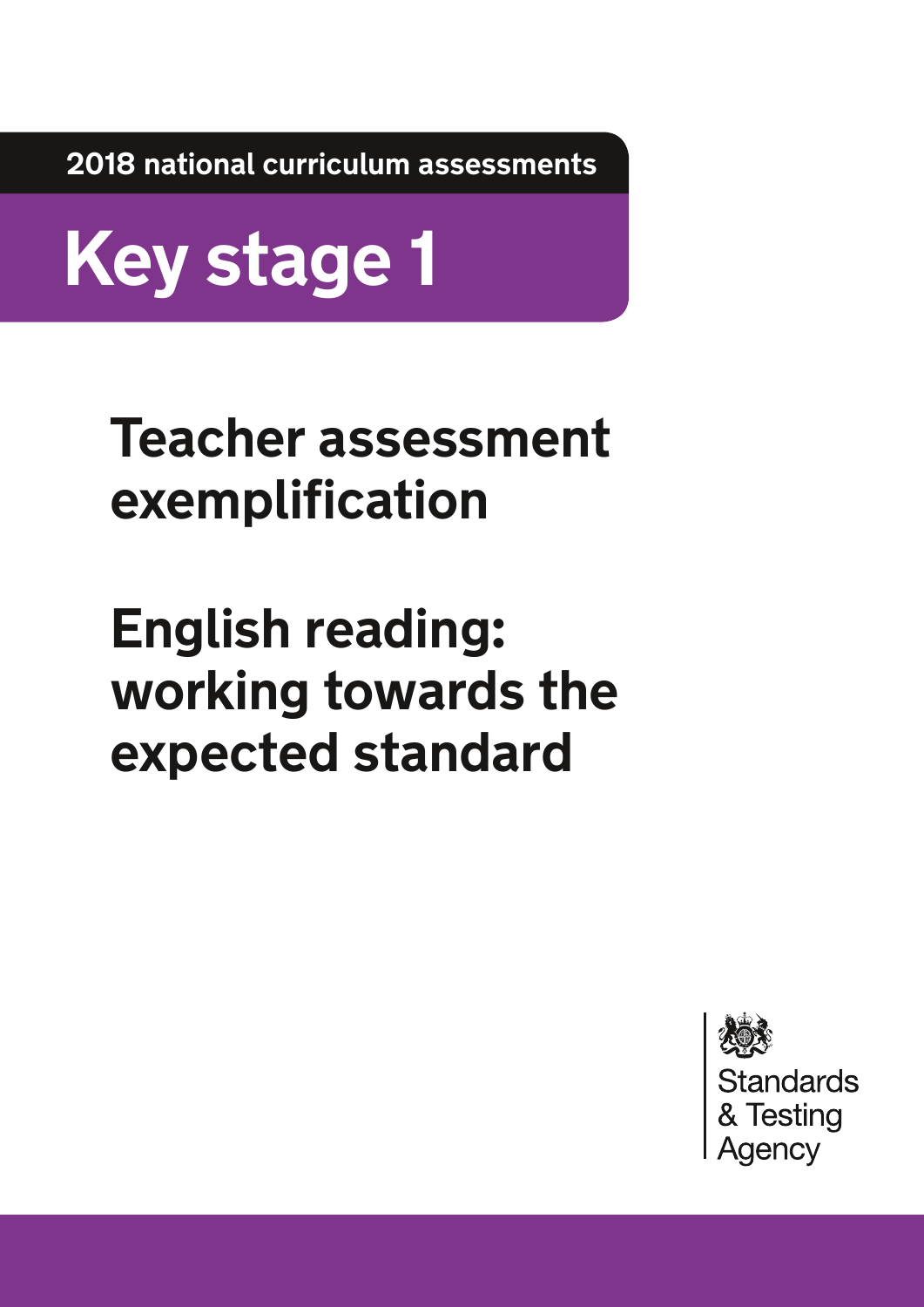## **[BLANK PAGE]**

This page is intentionally blank.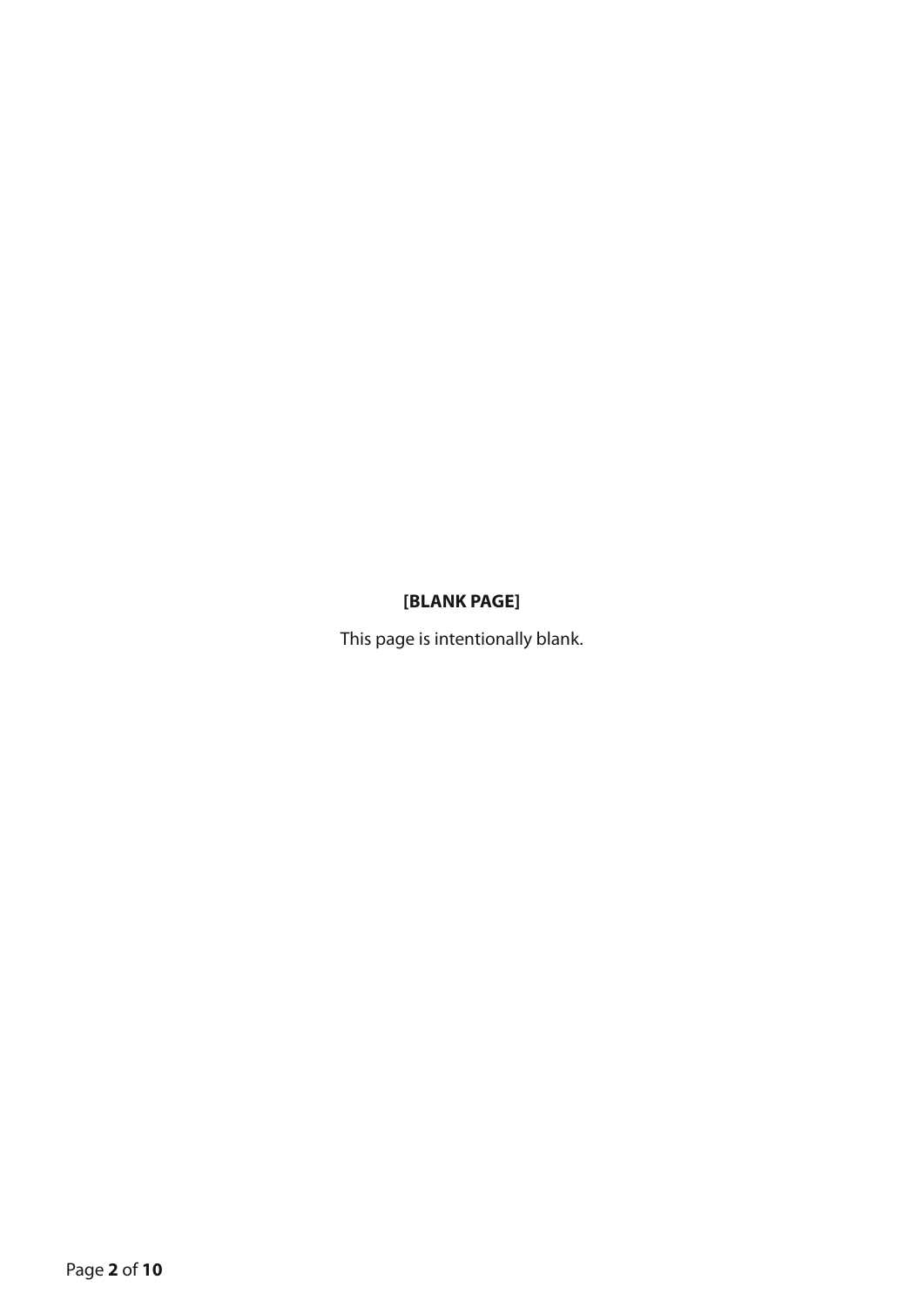## **Contents**

| <b>Guidance</b><br>Using exemplification materials<br>Using these reading exemplification materials<br>End of KS1 English reading teacher assessment frameworks | 4<br>4<br>$\overline{4}$<br>6 |                                                                          |        |
|-----------------------------------------------------------------------------------------------------------------------------------------------------------------|-------------------------------|--------------------------------------------------------------------------|--------|
|                                                                                                                                                                 |                               | <b>Examples of evidence when assessing English reading</b>               | 7      |
|                                                                                                                                                                 |                               | <b>Exemplification: working towards the expected standard</b><br>Pupil A | 8<br>8 |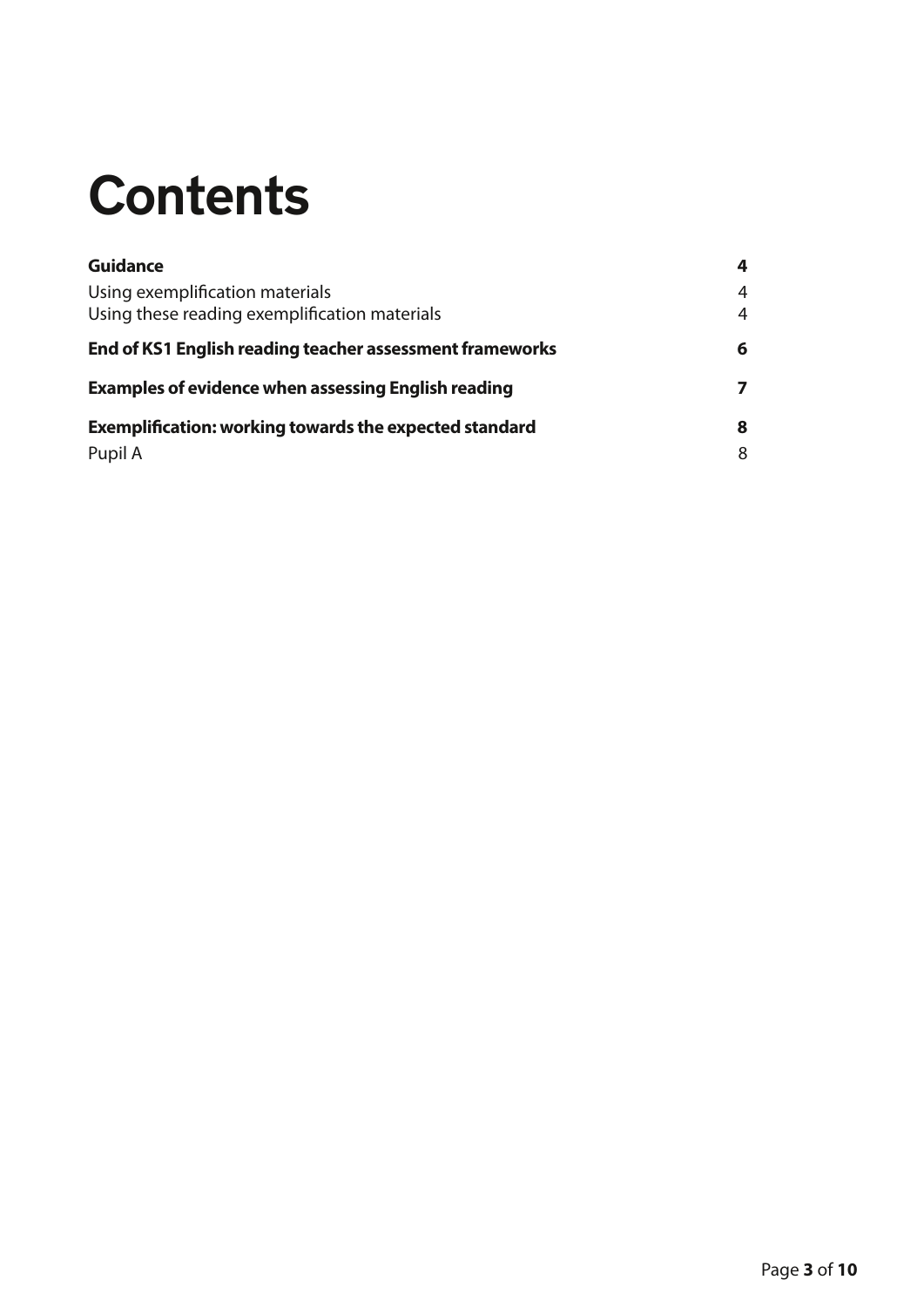## <span id="page-3-0"></span>**Guidance**

## **Teacher assessment judgements**

- Teachers should assess their pupils according to their school's assessment policy and use the statutory teacher assessment framework<sup>1</sup> only to make a judgement at the end of the key stage. This judgement should be based on day-to-day evidence from the classroom, which shows that a pupil has met the 'pupil can' statements within the framework.
- Teachers should not produce evidence specifically for the purpose of local authority moderation. However, a sample of evidence from the pupil's classroom work must support how teachers have reached their judgements.
- Local authorities may find it useful to refer to the exemplification materials to support external moderation visits. The materials show what meeting the 'pupil can' statements might look like for each standard. However, moderators should not expect or require teachers to provide specific evidence similar to the examples in this document.

## **Using exemplification materials**

- Exemplification materials provide examples of pupils' work to support teachers in making judgements against the statutory teacher assessment frameworks at the end of the key stage. If teachers are confident in their judgements, they do not need to refer to this document.
- Exemplification materials illustrate only how 'pupil can' statements in the frameworks might be met. They do not dictate a particular method of teaching or the evidence expected from the classroom, which will vary from school to school.
- These materials illustrate the reading of 8 year 2 pupils at one of the 3 standards within key stage 1 (KS1) English reading. The exemplars show teachers how they might judge whether a pupil has met a particular standard.
- Each exemplar consists of a video, a commentary, including the pupil's reading test result at the end of KS1, and, in some cases, additional evidence in the form of the pupil's work or the teacher's records. The videos and commentaries have been given alphabetical names to protect pupil identities. The associated videos are available on [GOV.UK](http://www.gov.uk/government/publications/ks1-english-reading-exemplification-working-towards-the-expected-standard).<sup>2</sup>
- Teachers are not required to produce videos, either to support their judgements or for the purpose of local authority moderation. Evidence should be in the form of day-to-day work from across the curriculum. A single example of a pupil's work may provide evidence for multiple statements. Videos have been used for these exemplification materials, to illustrate teachers' day-to-day practice of listening to pupils read and making judgements based on how they can apply their knowledge and skills to what they read.
- The videos form the principal evidence to exemplify the 'pupil can' statements in English reading. Not all commentaries refer to all statements, since each video shows a pupil at a particular standard who has already been judged by their teacher to meet each of the statements at that standard. In some of the examples of working towards or working at the expected standard, the pupil reads aloud from a book they have read before, rather than from an unfamiliar text matched to the grapheme-phoneme correspondences (GPCs) that they know. Nevertheless, the videos provide sufficient illustration, overall, of individual pupils' decoding skills at the standard at which they have been judged to be reading.

<sup>1</sup> [www.gov.uk/government/publications/teacher-assessment-frameworks-at-the-end-of-key-stage-1](http://www.gov.uk/government/publications/teacher-assessment-frameworks-at-the-end-of-key-stage-1)

<sup>2</sup> [http://www.gov.uk/government/publications/ks1-english-reading-exemplification-working-towards-the-expected-standard](http://www.gov.uk/government/publications/ks1-english-reading-exemplification-working-towards-the-ex)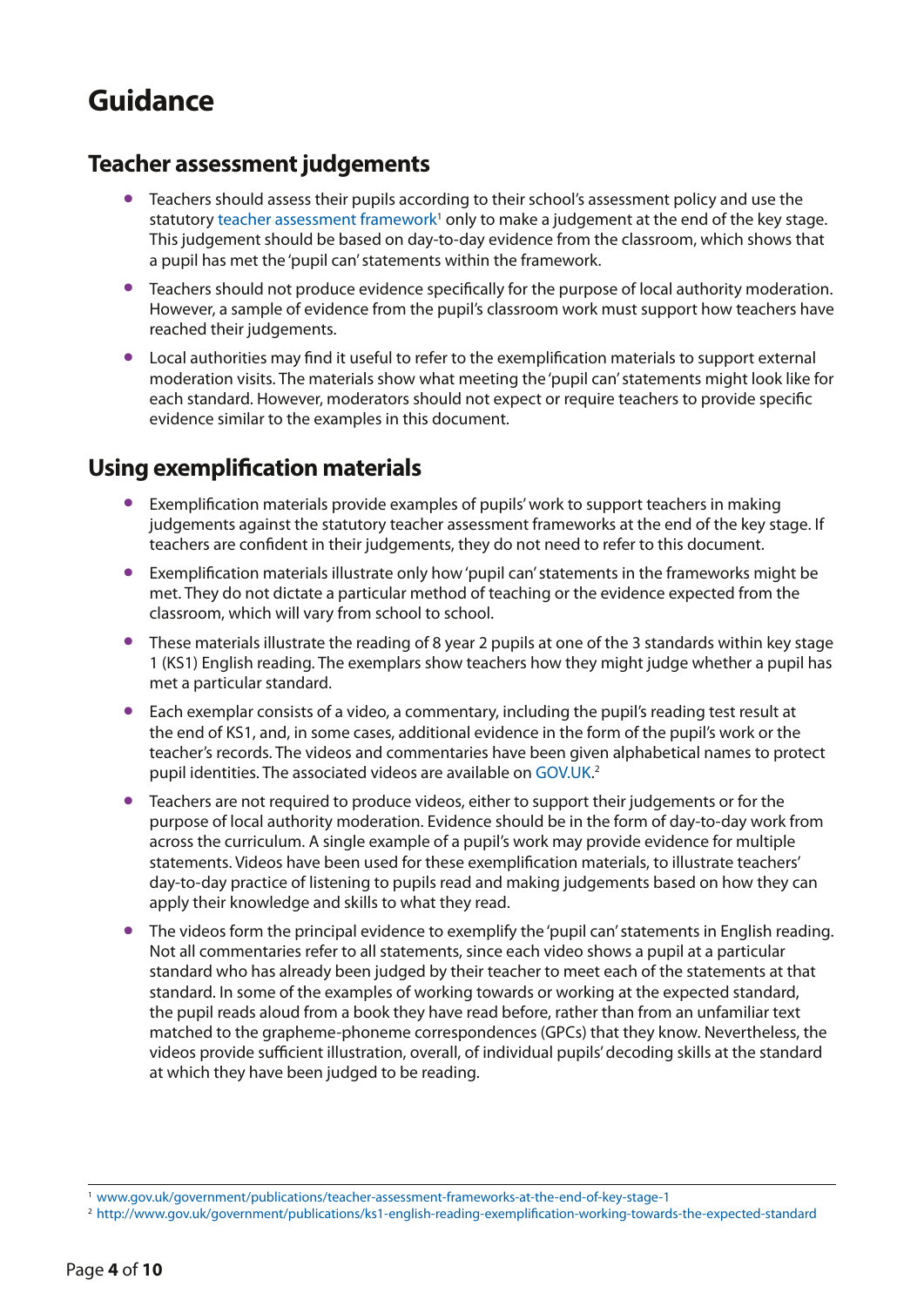- Additional examples of how schools may evidence their teacher assessment judgements can be found on page 7 of this document. There is no expectation that schools will use the specific texts or resources referred to in these materials.
- This document illustrates how the statements containing qualifiers ('some', 'many', 'most') may be applied to a particular example. Where qualifiers are used, they have consistent meaning. 'Most' indicates that the statement is generally met with only occasional errors. 'Many' indicates that the statement is met frequently but not yet consistently and 'some' indicates that the knowledge or skill is starting to be acquired and is demonstrated correctly on occasion, but is not yet consistent or frequent.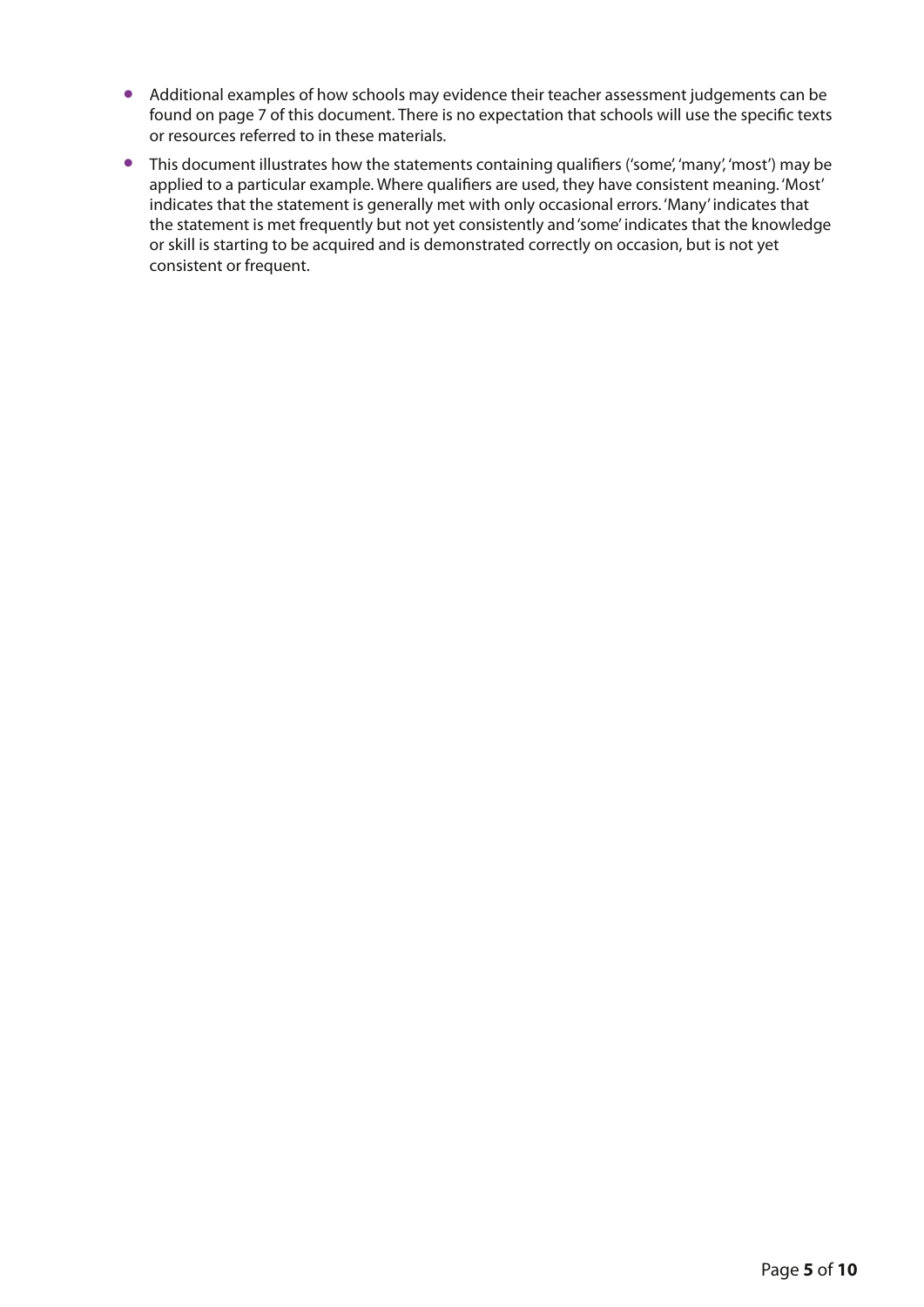## <span id="page-5-0"></span>**End of KS1 English reading teacher assessment frameworks**

Teachers should follow the [guidance](https://www.gov.uk/government/publications/teacher-assessment-frameworks-at-the-end-of-key-stage-1) for using this reading framework set out in the complete [teacher](https://www.gov.uk/government/publications/teacher-assessment-frameworks-at-the-end-of-key-stage-1) [assessment framework](https://www.gov.uk/government/publications/teacher-assessment-frameworks-at-the-end-of-key-stage-1)s. 3

#### **Working towards the expected standard**

The pupil can:

- read accurately by blending the sounds in words that contain the common graphemes for all  $40+$ phonemes\*
- read accurately some words of two or more syllables that contain the same grapheme-phoneme correspondences (GPCs)\*
- read many common exception words\*

In a book closely matched to the GPCs as above, the pupil can:

- read aloud many words quickly and accurately without overt sounding and blending
- sound out many unfamiliar words accurately

In a familiar book that is read to them, the pupil can:

• answer questions in discussion with the teacher and make simple inferences

#### **Working at the expected standard**

The pupil can:

- read accurately most words of two or more syllables
- read most words containing common suffixes\*
- read most common exception words\*

In age-appropriate<sup>1</sup> books, the pupil can:

- read most words accurately without overt sounding and blending, and sufficiently fluently to allow them to focus on their understanding rather than on decoding individual words<sup>2</sup>
- sound out most unfamiliar words accurately, without undue hesitation

In a book that they can already read fluently, the pupil can:

- check it makes sense to them, correcting any inaccurate reading
- answer questions and make some inferences
- explain what has happened so far in what they have read

### **Working at greater depth**

The pupil can, in a book they are reading independently:

- make inferences
- make a plausible prediction about what might happen on the basis of what has been read so far
- make links between the book they are reading and other books they have read

- <sup>1</sup> Teachers should compare the books that their pupils read with those provided for the KS1 English reading test developed by the Standards and Testing Agency. The sources for the English reading test are listed in the copyright acknowledgements in published KS1 test materials.
- <sup>2</sup> Approximately 90 words per minute is a good indicator of when children start to read with sufficient fluency to focus on their understanding, but some pupils read more slowly than this while still being able to understand what they are reading.
- <sup>3</sup> <https://www.gov.uk/government/publications/teacher-assessment-frameworks-at-the-end-of-key-stage-1>

Teachers should refer to the spelling appendix to the national curriculum (English Appendix 1) to exemplify the words that pupils should be able to read as well as spell.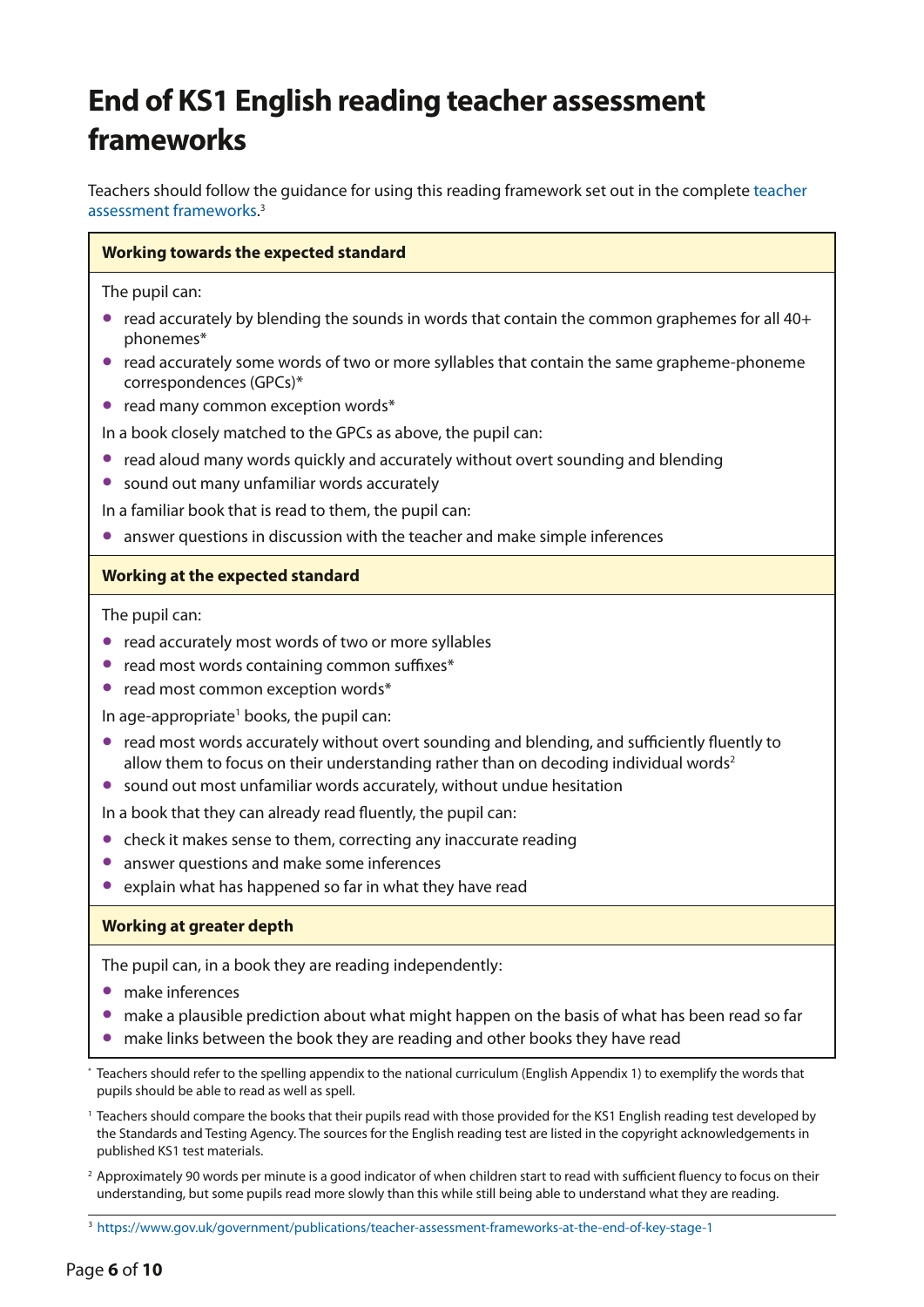## <span id="page-6-0"></span>**Examples of evidence when assessing English reading**

The exemplification below does not show what teachers are expected to produce to reach their judgements. It simply shows some examples of ways in which the 'pupil can' statements in the English reading teacher assessment frameworks could be evidenced.

Teachers should consider a range of classroom evidence to base their teacher assessment judgements on.

Evidence must include:

• questions answered within the statutory KS1 English reading test and the test result

Other evidence might include:

- examples of pupils' responses to reading (for example, a task set following a reading session)
- teachers' records or notes about an individual pupil's reading, produced as part of day-to-day assessment (for example, marking in books, or a formal record of the pupil's progress in reading)
- teachers' records or notes about discussions that they have had with pupils about their reading at school or at home
- summative assessments used by schools that benchmark a pupil's reading age, use a standardised score or assess their ability to gain meaning from texts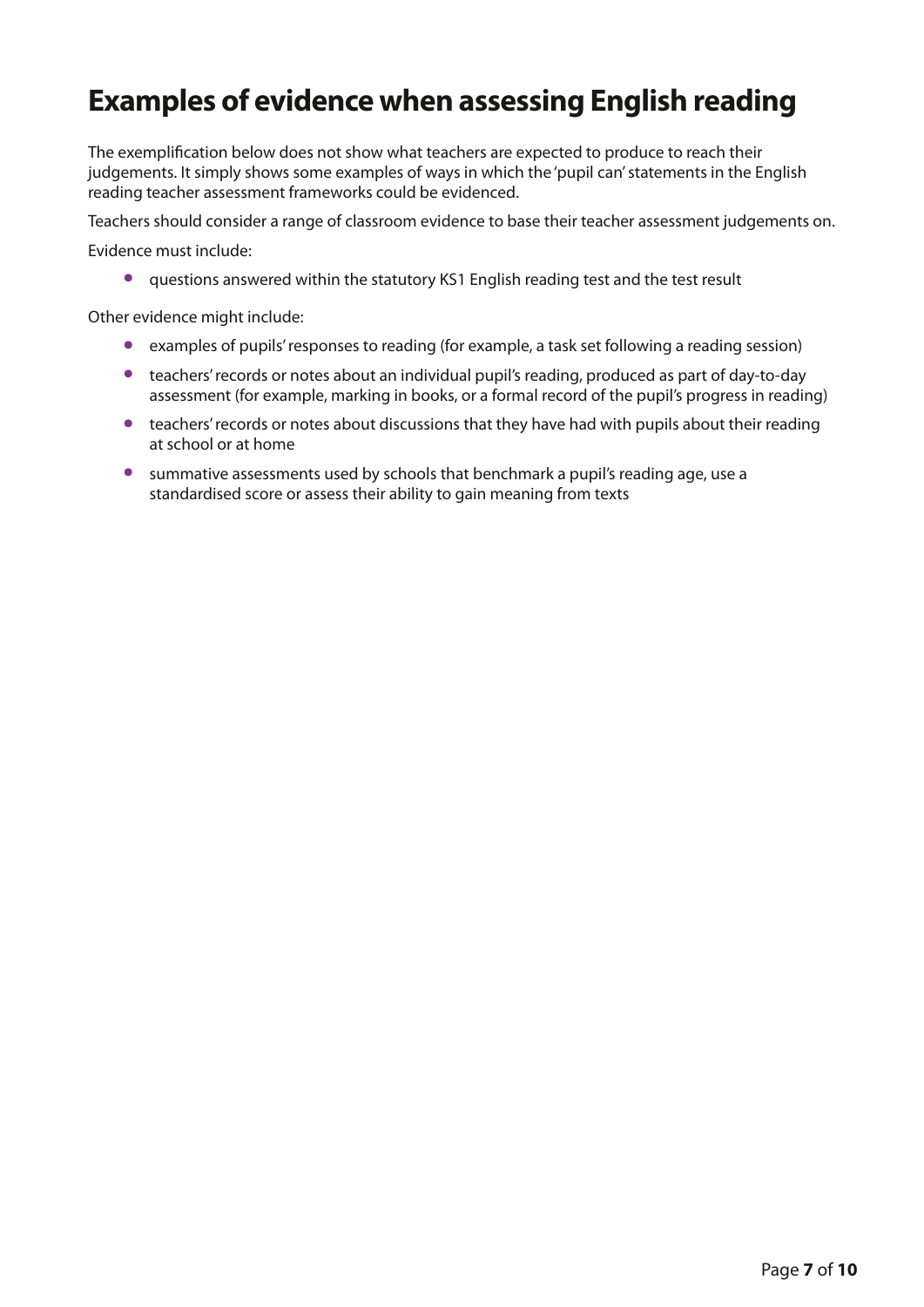## <span id="page-7-0"></span>**Exemplification: working towards the expected standard**

## **Pupil A**

### **Video example and context**

Pupil A reads 'The Dog from Outer Space' by Nick Abadzis. He has read the first few pages of this reading scheme book before. His teacher reads to him from 'Who's Afraid of the Big, Bad Book?' by Lauren Child, a book he has heard before.

The video can be found on [GOV.UK.](http://www.gov.uk/government/publications/ks1-english-reading-exemplification-working-towards-the-expected-standard) 4

Pupil A achieved a scaled score below 100 in the English reading test.

### **Additional evidence**

None.

### **Commentary**

Pupil A is working towards the expected standard in English reading.

## **Word reading**

Pupil A can read accurately by blending the sounds in words containing common graphemes for all of the 40+ phonemes. His accuracy and the deliberate way in which he applies his phonic knowledge and his blending are strengths of his reading. He can also read some words of 2 or more syllables accurately, such as 'planet', 'going', 'Speezy', 'hidden', 'very', 'other' and the contracted form 'didn't', as well as the common exception words 'children', 'everybody' and 'beautiful'.

He can read words with the -ed and the -ing suffixes, for example, 'lived', 'asked', 'reached', 'picked', 'called', 'looked', 'pleased', 'barking' and 'playing'. Reading words containing common suffixes forms part of the expected standard. This shows the point pupil A has already reached in his reading.

Pupil A can read the common exception words he meets in the text, such as 'nowhere', 'behind' and 'only', although he sometimes finds such words more difficult when the teacher presents them out of context. However, while he struggles with distinguishing between 'were' and 'where' in the list of words, he reads them correctly in the text. He also corrects his own reading of the common exception words out of context, such as 'child', 'even', 'cold' and 'bath'.

In the text, pupil A reads many individual words quickly and almost always accurately without overt sounding and blending, although his reading as a whole is not yet fluent. He hesitates virtually every time he comes across the name of the dog 'Speezy' and to a lesser extent, 'Veeb'. Both of these words are unfamiliar and require him to check his decoding each time, unlike the word 'seen', which contains the same 'ee' digraph but is a word he is familiar with.

He can sound out unfamiliar words mostly accurately, although he sometimes requires support from his teacher to do so, for example when he reads 'feather' and 'rescue'. It is clear that he is applying his phonic knowledge, his blending skill and considerable determination. He succeeds in reading 'Speezy' correctly, albeit slowly, in the text, a word which is clearly unfamiliar to him.

## **Reading comprehension**

Pupil A is able to answer some of the teacher's questions about the text he reads to her, such as who Speezy is, as well as make simple inferences. He draws a simple inference when he recognises that Veeb was feeling sad because he had lost his dog and that his Dad is going to be angry because Veeb had not done as he had been told.

<sup>4</sup> [http://www.gov.uk/government/publications/ks1-english-reading-exemplification-working-towards-the-expected-standard](http://www.gov.uk/government/publications/ks1-english-reading-exemplification-working-towards-the-ex)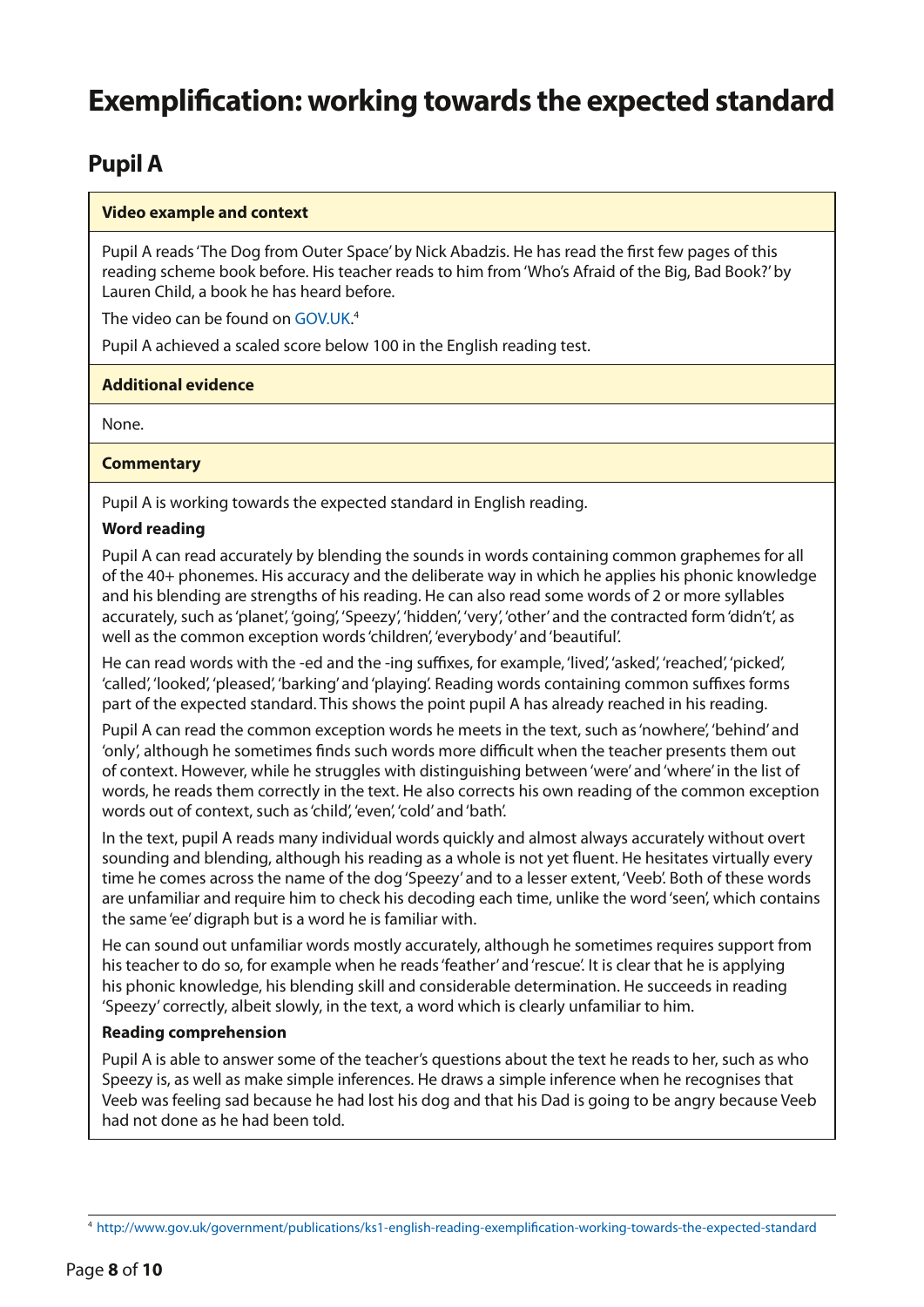#### **Commentary** (continued)

In the text that the teacher reads to him, pupil A understands that the bedroom was dark and that might have been why Herb had trouble finding things. Although this was not the answer the teacher was looking for, he has understood that it was the evening and this is a reasonable inference. His answer about the dusty book having been under the bed also shows that he has drawn an inference. He has heard the teacher read that the room is untidy and that other books have not been well cared for, for example, there is often food stuck in the pages. He understands too that the book has not been read for a long time.

Pupil A is unable to answer the two questions about "swooping vampires chasing people" who had foolishly gone out without garlic to protect them, and the muddled letters in the word 'untidying'. Both require extrinsic knowledge that is more than 'simple inference'.

Pupil A is judged to be 'working towards the expected standard'. His reading is generally accurate and he applies phonic knowledge and blending rigorously to his reading, recognising and using this as the route to decoding words.